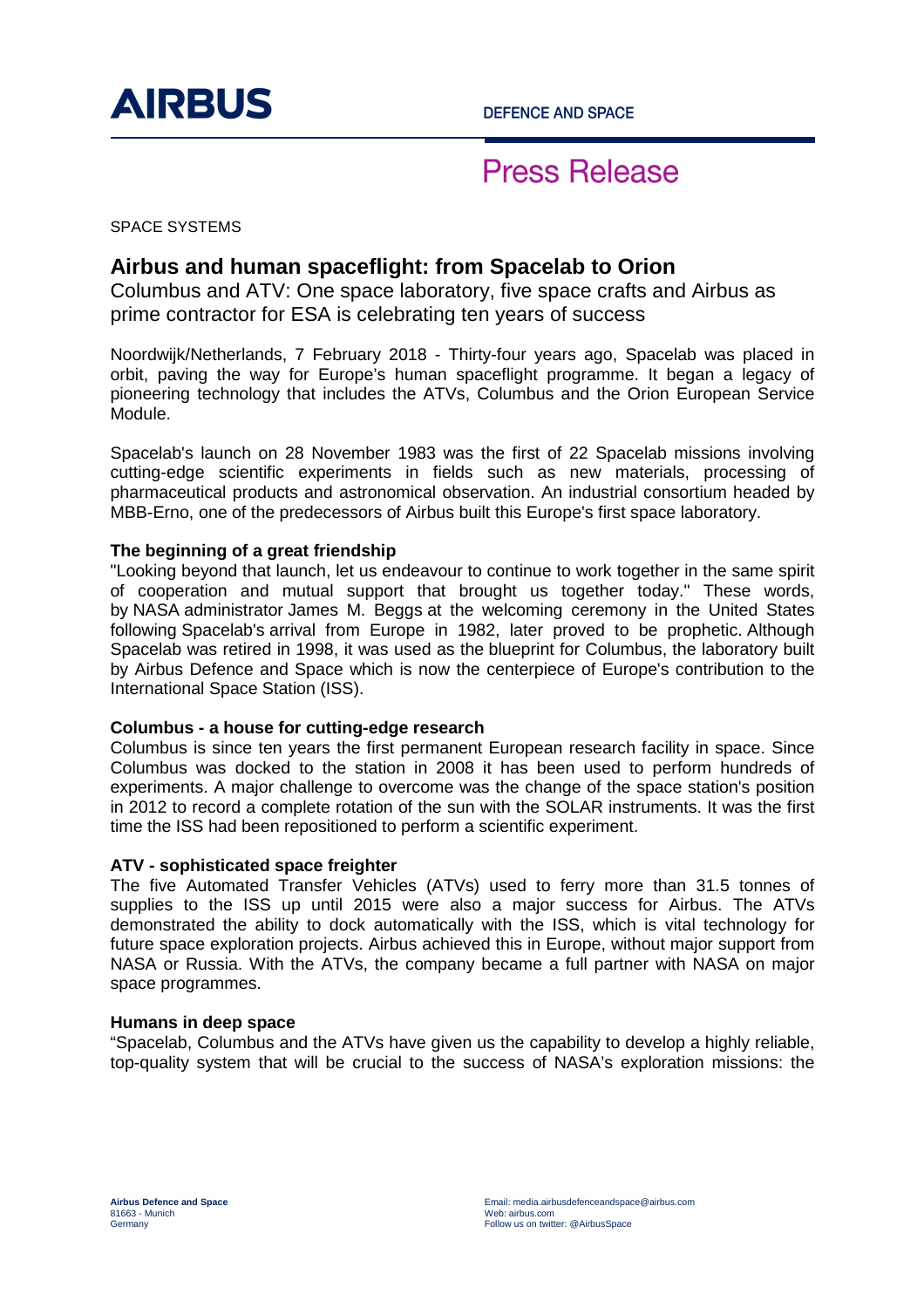

## **Press Release**

European Service Module of the Orion Multi-Purpose Crew Vehicle," said Nicolas Chamussy, Head of Space Systems at Airbus.

NASA's Orion spaceship is designed to take humans to the Moon and beyond, with the optional aim of reaching an asteroid and maybe Mars in the 2030s. Airbus is the prime contractor for the European Service Module (ESM). Located below the crew module, it will supply power, propulsion, thermal control, water and air for future manned deep-space missions.

#### **Beyond the shoulder of Orion**

The ESM is cylindrical in shape and about four meters in diameter and height. It is characterised by its four-wing solar array (19 meters across when unfurled) typical of the ATVs. The solar panels work on long-duration missions, meaning there is no need to worry about refilling fuel cell systems while travelling through space.

The ESM's 8.6 tonnes of propellant will power one main engine and 32 smaller thrusters used to perform orbiting manoeuvres and altitude control. Once again, ESA will rely on the experience gained with the ATVs, which successfully used their thrusters to allow the ISS to dodge space debris.

"The requirements for a mission to the Moon are completely different than for travel to the ISS in low Earth orbit. So, we had to change the design of the ATV by integrating, for example, one large main engine providing enough power to go to the Moon and back. For the time being, we will use the refurbished orbital manoeuvre engine from the shuttle programme", says Nicolas Chamussy.

#### **To the Moon and beyond**

In 2019/2020, the Orion capsule will perform an unmanned mission known as Exploration Mission-1, with the aim of travelling 64,000 kilometers beyond the Moon to demonstrate the spacecraft's performance. The first human spaceflight mission, Exploration Mission-2, is expected to launch four astronauts inside Orion in 2023.

When that time comes, it will represent the culmination of the joint efforts heralded by NASA administrator James M. Beggs four decades earlier.

Notes for editors: You can download photos, videos, footage, infographics at: https://comms.airbus.com/linkshare.html?sh=3ae9b6a0\_dfe7\_4853\_b43d\_895e5cdb4660.bP mc02e27nBCxN0uZPsY1VreNxoeIauGq\_pv11Wta-o

\*\*\*

#### **About Airbus**

Airbus is a global leader in aeronautics, space and related services. In 2016, it generated revenues of € 67 billion and employed a workforce of around 134,000. Airbus offers the most comprehensive range of passenger airliners from 100 to more than 600 seats and business aviation products. Airbus is also a European leader providing tanker, combat, transport and mission aircraft, as well as one of the world's leading space companies. In helicopters, Airbus provides the most efficient civil and military rotorcraft solutions worldwide.